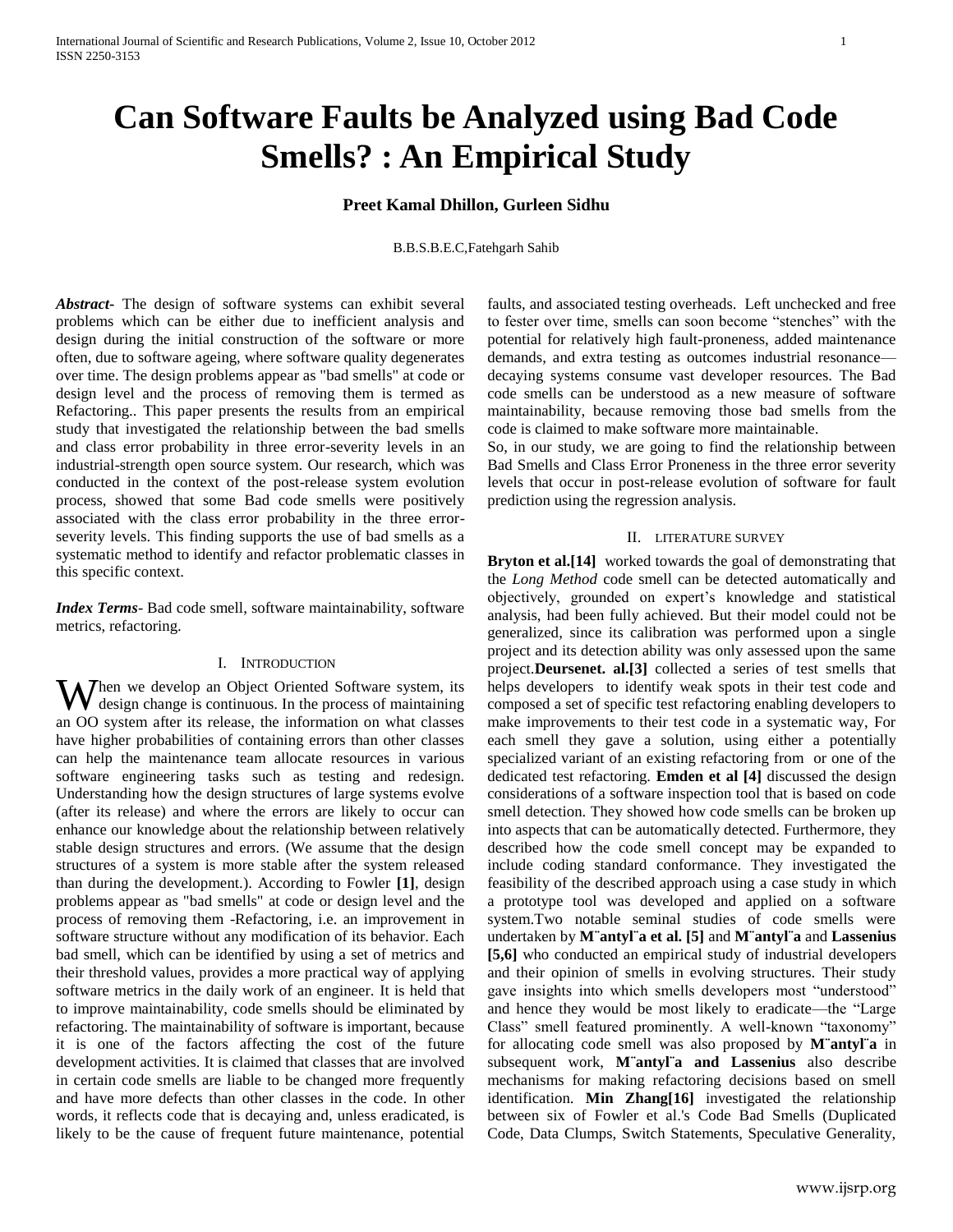Message Chains and Middle Man) and software faults. In this paper they discuss how our results can be used by software developers to prioritize refactoring.They suggested that source code containing Duplicated code and Message Chain Bad Smell should be prioritizing for refactoring. **Li and Shatnawi [12]** investigated the relationship between the class error probability and bad smells based on three versions of the Eclipse1 project. Their result showed that classes which are infected with the code smells- Shotgun Surgery, God Class or God Methods, have a higher class error probability than non-infected classes. **Lozano et al. [8]** assessed the impact of bad smells, i.e., the extent to which different bad smells influence software maintainability.

They argued that it is possible to analyze the impact of bad smells by analyzing historical information. They concluded that, it is possible to assess code quality by detecting and visualizing bad smells. **Khomh et al [9]** in his paper, reported an exploratory study, performed on 9 releases of Azureus and 13 releases of Eclipse, which provided empirical evidence of the negative impact of code smells on classes change-proneness. He showed that classes with smells are significantly more likely to be the subject of changes, than other classes. He also showed that some specific code smells, are more likely to be of concern during evolution. **Olbrich et al. [15]** provided empirical evidence on the issue of how the code smells God Class and Brain Class affect the quality of software systems. They investigated the effects of both smells in three well-known, large-scale open source systems-without normalization with respect to size. The analysis shows that God and Brain Classes have a negative effect measured in terms of change frequency, change size and number of weighted defects. However, when the God and Brain Classes were normalized with respect to size, the results were opposite; these classes were less subject to change and had fewer defects than had other classes. **DhillonPreetKamalet al.[17]** investigated whether the Bad code smells could predict the class error probability in the post-release evolution of Rhino and found that some Bad code smells could still predict class error probability.

# III. EXPERIMENT DESIGN

This study has the objective to test the association between the occurrence of bad smells and class error proneness in each errorseverity level.

We marked each class as erroneous if there was at least one error found in the class, or not erroneous if no error was found in the class; we also categorized each class according to the three severity categories (high, medium and low). If a class had two errors from two severity categories, we listed the class twice in the data set (one for each error severity).The categorization of the errors in the three categories (high, medium and low) were done on the basis of occurrences/frequency of the errors.

1. High: If the number of errors occurring were above 7, then it was marked as high severity level.

2. Medium: If the number of errors occurring were between 4 and 6(both inclusive), then it was marked as medium severity level.

3. Low: If the number of errors occurring were between 1and 3(both inclusive), then it was marked as low severity level.

#### *A. The Bad Smells*

The following bad code smells were used in the study as detected by the together tool**[7].**

*1) GC(God Class)*: A class has the God Class bad smell if the class takes too many responsibilities relative to the classes with which it is coupled. The God Class centralizes the system functionality in one class, which contradicts the decomposition design principles. It is difficult to reuse or maintain a God Class. If there are errors in the God Class, the error propagation tends to affect a big part of the system.

In our study, we treat the God Class as a categorical variable, which has the value of either zero or one: zero means that the class is not a God Class and one means otherwise.

*2) GM(God Method)*: A class has the God Method bad smell if at least one of its methods is very large compared to the other methods in the same class. In analogy to God Class, the God Method centralizes the class functionality in one method. It is very difficult for us to understand and maintain large methods and we should split a large method into two or more methods. "

In our study, we treat the God Method as an integer variable whose value indicates the number of God Methods in the class.

*3) RB (Refused Bequest):* A class has the Refused Bequest bad smell if the class inherits methods that it does not use at all. These unused methods are indicators of bad abstraction and impair to the inheritance hierarchy. This problem can be solved by extracting these methods to a new class at the same level in the inheritance hierarchy.

In our study, we treat the Refused Bequest as an integer variable whose value indicates the number of methods that the class inherits but do not use at all.

*4) SS(Shotgun Surgery):* A class has the Shotgun Surgery bad smell if a small change in the class causes many different changes to many classes. Shotgun Surgery is an indicator of complicated low-level couplings, which propagate changes and errors to the coupled classes; this phenomenon decreases the maintainability of the class.

In our study, we treat the Shotgun Surgery as a categorical variable, which is assigned either zero—if there is no Shotgun Surgery in the class—or one otherwise.

*5) FE(Feature Envy):* A class has the Feature Envy bad smell if one of its methods calls many get-methods from other objects to calculate data values. The Feature Envy indicates problems in the class abstraction.

In our study, we treat the Feature envy as an integer variable whose value indicates the number of Feature Envy methods in the class.

*6) LMC (Long Message Chain):* This smell means a case, where a class asks an object from another object, which then asks another and so on. The problem here is that the first class will be coupled to the whole class structure. To reduce this coupling, a middle man can be used.

In our study, we treat the Long Message Chain as a categorical variable, which is assigned either zero—if there is no Long Message Chain in the class—or one otherwise.

*7) ISP Violation (Interface Segregation Principle Violation):* ISP means that clients shouldn't be forced to implement interfaces they don't use. In other words, if you have an abstract class or an interface, then the implementers should not be forced to implement parts that they don't care about. The dependency of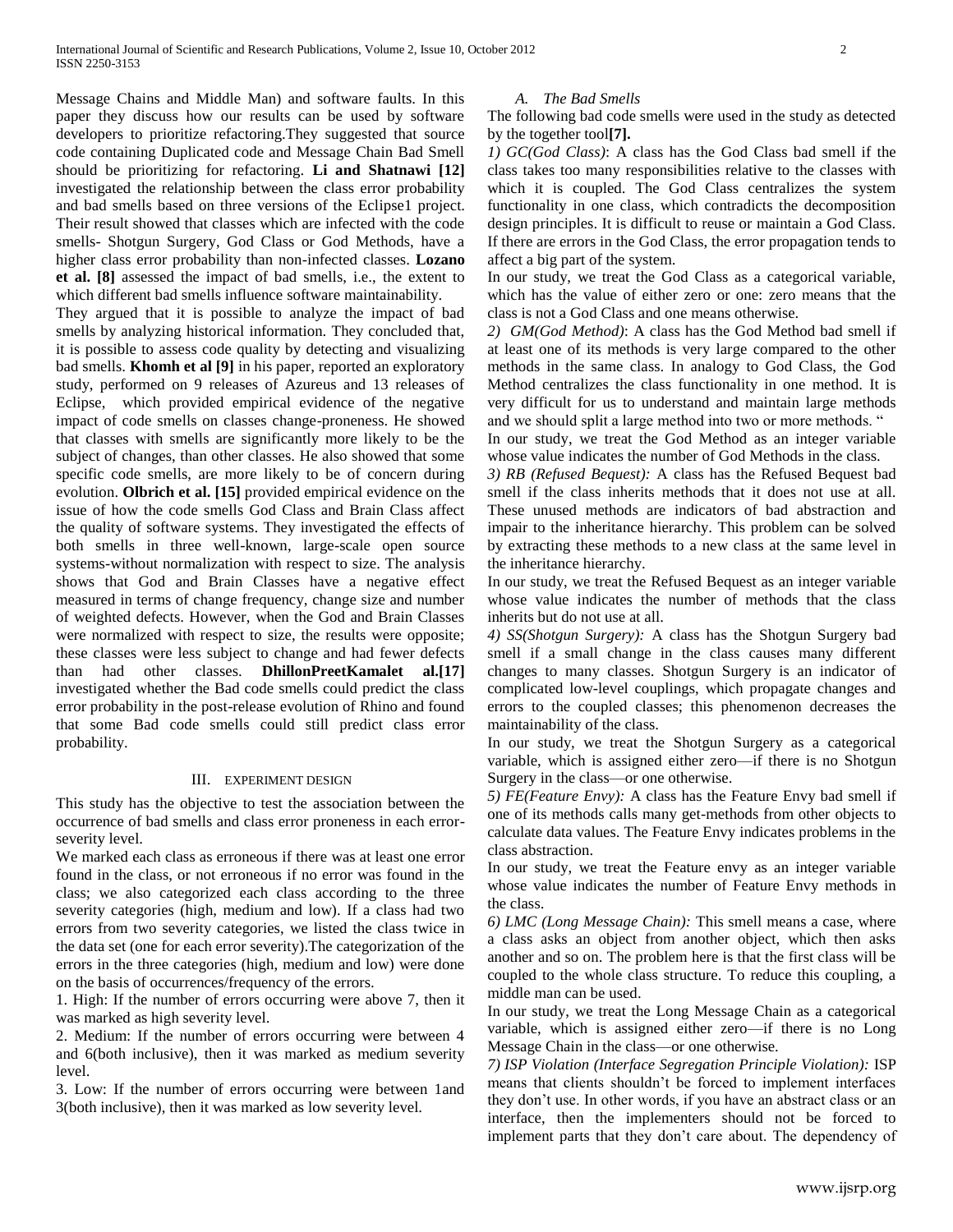one class to another one should depend on the smallest possible interface. Even if there are objects that require non-cohesive interfaces, clients should see abstract base classes that are cohesive. Clients should not be forced to depend on methods they do not use, since this creates coupling.

In our study, we treat the ISP Violation as a categorical variable, which is assigned either zero—if there is no ISP Violation in the class—or one otherwise.

## *B. The hypotheses*

The objective of this study is to investigate empirically the relationship between the bad smells and class error probability in the three error severity levels.

• Hypothesis1: The Bad code smells cannot be associated with errors of the high-level severity in a class.

• Hypothesis 2: The Bad code smells cannot be associated with errors of the medium-level severity in a class.

• Hypothesis 3: The Bad code smells cannot be associated with errors of the low-level severity in a class.

We tested the association between bad smells and each errorseverity level in Hypotheses 1–3. We assumed that each error severity level could be associated with different set of bad smells. We reject Hypothesis 1–3 if at least one of the seven bad smells is associated significantly with error-severity level.

# IV. THE STATISTICAL MODEL

In our model we use a categorical variable indicating the errorseverity level (we used it to test hypotheses 1–3). We used the Multinomial Multivariate Logistic Regression (MMLR) to study the association between bad smells and the various error-severity levels (the categorical dependent variable). The model is used for purpose of validating the association between bad smells and error proneness or error-severity levels of classes.

The MMLR model is built using only the significant bad smells; however, some bad smells may not contribute significantly at the multivariate level, so we do not include them in the multivariate model.

Univariate Multinomial Regression (UMR) test was done to examine whether there was any significant association between a Bad code smell and various error severity levels. Significant Bad code smells were used for next step of analysis. Multinomial Multivariate Logistic Regression (MMLR) was used to predict class error probability in each error category.

We reject Hypothesis 1–3, if one or more bad smells enter the MMLR model at 95% significance level, i.e. the P-value < 0.05.

The general MMLR model (the UMR model is a special case of MMLR when n is one) is as follows: ديدين

$$
\pi(Y = j | X_1, X_2, \dots, X_n) = \frac{e^{g_j(x)}}{\sum_{k=0}^m e^{g_j(x)}}
$$

where

vector  $B_0 = 0$  and

$$
g_0(x) = 0, g_j(x) = B_{j0} + B_{j1} * X_1 + B_{j2} * X_2 + \dots + B_{jn} * X_n
$$
  
is the logit function for category j;

m: the number of categories; ∏the probability of error in category j;

Y: the dependent variable—it is a categorical variable;

Xi  $(1 \le i \le n)$ : are the independent variables, which are the Bad code smells investigated in this study;

Bji  $(0 \le i \le n)$  are the estimated coefficients from maximizing the log-likelihood.

# V. DATA COLLECTION

We collected errors for three releases of Rhino project version 1.5, 1.6 and 1.7 using the FindBugs**[10]** tool. FindBugs is a program which uses static analysis to look for bugs in Java code. FindBugs gives list of probable bugs or errors along with their package name, class name and method name. After that we collected the Bad code smells for all the three versions of Rhino using the Together[7] tool. Together tool is a plugin in eclipse for finding the Bad code smells. Bad code smells used in study are SS, FE, RB, GC, GM, ISP Violations and LMC. Next we associated errors with each class in Bad code smell list. Each class was marked erroneous if at least one error was found and not erroneous if no error was found. After this we further categorized the classes under the error category namely- high, Medium or Low.

# VI. ANALYSIS AND RESULT

In analyzing the relationship between bad smells and class error proneness, under each severity level it is important to know the distribution of errors and bad smells in the three releases. Therefore, we report these distributions in Tables I and II.

Table II shows the number of classes that had bad smells. We also provided the total number of classes that had Bad code smells in each release in the last row of the table.

|  | Table I:Distribution of Errors |  |  |  |
|--|--------------------------------|--|--|--|
|--|--------------------------------|--|--|--|

| Error                | Rhino | Rhino 1.6 | Rhino |
|----------------------|-------|-----------|-------|
|                      | 1.5   |           | 1.7   |
| High                 | 5     | 6         |       |
| Medium               | 8     | Q         | 14    |
| Low                  | 39    | 44        | 78    |
| Total no. of         | 156   | 154       | 232   |
| error                |       |           |       |
| No. of error         | 52    | 59        | 89    |
| prone classes        |       |           |       |
| <b>Total classes</b> | 260   | 274       | 630   |

Table II: Distribution of Bad code Smells

| <b>Bad Smell</b> | Rhino 1.5 | Rhino 1.6 | Rhino 1.7 |
|------------------|-----------|-----------|-----------|
| SS               | 20        | 27        | 44        |
| FE               | 36        | 42        | 45        |
| <b>RB</b>        | 5         | 20        | 41        |
| GC               | 17        | 18        | 22        |
| <b>GM</b>        | 57        | 74        | 80        |
| <b>LMC</b>       | 5         | 10        | 35        |
| <b>ISP</b>       | 16        | 22        | 18        |
| Total            | 156       | 213       | 285       |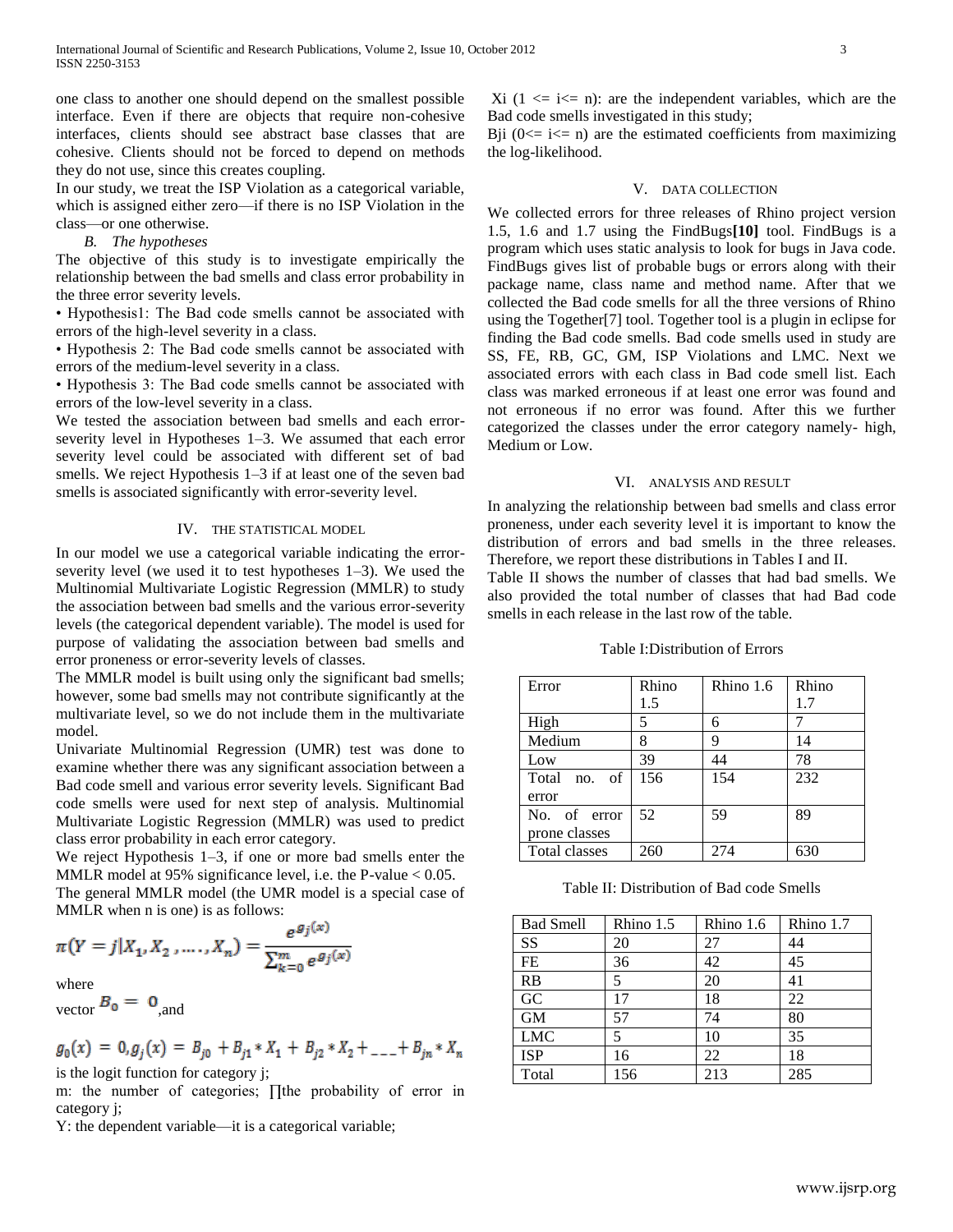International Journal of Scientific and Research Publications, Volume 2, Issue 10, October 2012 4 ISSN 2250-3153

## *A. The selection of the significant Bad code smells*

We use the UMR (Univariate Multinomial Regression) analysis to investigate whether the seven bad code smells(SS, FE, RB, GC, GM, LMC,ISP)are associated with the three error-severity categories. A bad code smell is significantly associated with an error-severity category if its P-value in the UMR analysis is less than 0.05 in all the three severity levels i.e. High, Low and Medium.

Table III shows the results of the MMLR test after the insignificant bad smells were eliminated. We used 0.05 as the cutoff P-value. In the table below the insignificant Bad code smells have been highlighted as these are the smells with significance value more than 0.005, so they have been left out of the MMLR Analysis. The FE (Feature Envy) and RB(Refused Bequest) have been identified as insignificant.

Table III: Univariate Multinomial Regression Analysis

| Bad        | Cat         | Rhino 1.5                       |                         | Rhino 1.6                   |                         | Rhino 1.7                   |                         |
|------------|-------------|---------------------------------|-------------------------|-----------------------------|-------------------------|-----------------------------|-------------------------|
| Smell      | eg-<br>ory  | B                               | Sig.                    | B                           | Sig.                    | B                           | Sig.                    |
| <b>SS</b>  | H<br>L<br>М | 3.169<br>1.272<br>2.904         | 0.000<br>0.031<br>0.000 | 2.055<br>1.390<br>2.055     | 0.024<br>0.003<br>0.007 | 2.592<br>1.566<br>2.592     | 0.000<br>0.000<br>0.000 |
| <b>FE</b>  | H<br>L<br>М | 0.783<br>0.347<br>0.602         | 0.002<br>0.160<br>0.024 | 0.706<br>0.398<br>0.638     | 0.010<br>0.110<br>0.019 | 0.502<br>0.250<br>0.531     | 0.035<br>0.263<br>0.011 |
| RB         | Н<br>L<br>M | $-16.157$<br>1.316<br>$-16.157$ | 0.157<br>0.999          | 2.876<br>1.218<br>$-16.506$ | 0.0022<br>0.189         | $-16.601$<br>0.817<br>0.920 | 0.227<br>0.176          |
| GC         | Н<br>L<br>М | 23.973<br>3.290<br>3.546        | 0.000<br>0.001          | 4.499<br>2.383<br>4.190     | 0.000<br>0.001<br>0.000 | 3.983<br>3.255<br>4.312     | 0.000<br>0.000<br>0.000 |
| <b>GM</b>  | H<br>L<br>М | 4.185<br>2.833<br>3.301         | 0.000<br>0.000<br>0.000 | 2.126<br>1.067<br>1.916     | 0.000<br>0.000<br>0.000 | 1.375<br>1.073<br>1.375     | 0.000<br>0.000<br>0.000 |
| <b>LMC</b> | H<br>L<br>М | 3.258<br>$-17.447$<br>3.546     | 0.0014<br>0.001         | 1.351<br>$-19.552$<br>0.805 | 0.045<br>0.339          | 1.142<br>0.816<br>1.380     | 0.020<br>0.016<br>0.000 |
| <b>ISP</b> | H<br>L<br>M | 3.121<br>1.357<br>3.526         | 0.002<br>0.043<br>0.000 | 1.138<br>0.736<br>2.237     | 0.280<br>0.176<br>0.001 | 3.574<br>2.342<br>3.191     | 0.000<br>0.000<br>0.000 |

To select an optimal set of independent variables, we perform MMLR (Multivariate Logistic Regression) on the set of bad code smells that have been selected from the above table to generate the models. The final MMLR Analysis are shown in Table IV to VI. Each table shows the coefficient (B) and P-value (Significance) of bad code smells included in the study. In the table, we have highlighted the bad code smells that have significance more than 0.05, signifying they are being not the good predictors for error proneness.

| Error<br>Category |                             | В                                       | Significance          |
|-------------------|-----------------------------|-----------------------------------------|-----------------------|
| High              | Intercept<br>SS<br>GC<br>GM | $-29 - 611$<br>4.704<br>22.947<br>4.762 | .000<br>.019<br>0.000 |

|        | Intercept | $-2.295$ | .000 |
|--------|-----------|----------|------|
| Low    | <b>SS</b> | 1.206    | .078 |
|        | GC        | 1.706    | .074 |
|        | <b>GM</b> | 2.539    | .000 |
|        | Intercept | $-4.829$ | .000 |
| Medium | <b>SS</b> | 3.275    | .000 |
|        | GC        | 1.416    | .249 |
|        | <b>GM</b> | 3.097    | .000 |

Table V: Mmlr Analysis for Rhino 1.6

| Error    |           | B        | Significance |
|----------|-----------|----------|--------------|
| Category |           |          |              |
|          | Intercept | $-6.722$ | .000         |
| High     | SS        | 3.677    | .006         |
|          | GM        | 2.340    | .000         |
|          | Intercept | $-1.952$ | .000         |
| Low      | SS        | 1.343    | .005         |
|          | <b>GM</b> | 0.988    | .000         |
|          | Intercept | $-5.140$ | .000         |
| Medium   | SS        | 2.819    | .003         |
|          | GM        | 2.009    | .000         |

Table VI: Mmlr Analysis for Rhino 1.7

| Error    |           | B        | Significance |
|----------|-----------|----------|--------------|
| Category |           |          |              |
| High     | Intercept | $-5.058$ | .000         |
|          | SS        | 2.165    | .000         |
|          | GC        | 3.372    | .001         |
|          | Intercept | $-2.345$ | .000         |
| Low      | SS        | 1.144    | .002         |
|          | GC        | 2.970    | .000         |
|          | Intercept | $-4.455$ | .000         |
| Medium   | SS        | 2.134    | .000         |
|          | GC        | 3.706    | .000         |

In Rhino 1.5, SS and GM Bad code smells are significant predictors of class error probabilities in the two error categories-High and Medium and GM Bad Code smell was a significant predictor in the Low error Category. In Rhino 1.6, SS and GM are significant predictors of class error probabilities for all the three error categories. In Rhino 1.7, two Bad code smells namely SS and GC were significant predictors of class error probabilities for all error categories.

# *B. Models' Accuracy Evaluation*

We learned through the MMLR analysis that we could use some Bad code smells to predict class error-proneness in the postrelease evolution of Rhino. This strong association suggests some errors in the source code are indeed related to the design structure of the system (at the class level) in the development as well as the post-release evolution phase of a system.

We use the area under Receivable Operating Characteristics (ROC) curve to evaluate the classification accuracy of MLR. This area measures the association between the observed responses and the predicted probabilities from the model application. The ROC curve plots the probability of detecting true-positives (sensitivity- The sensitivity is the percentage of the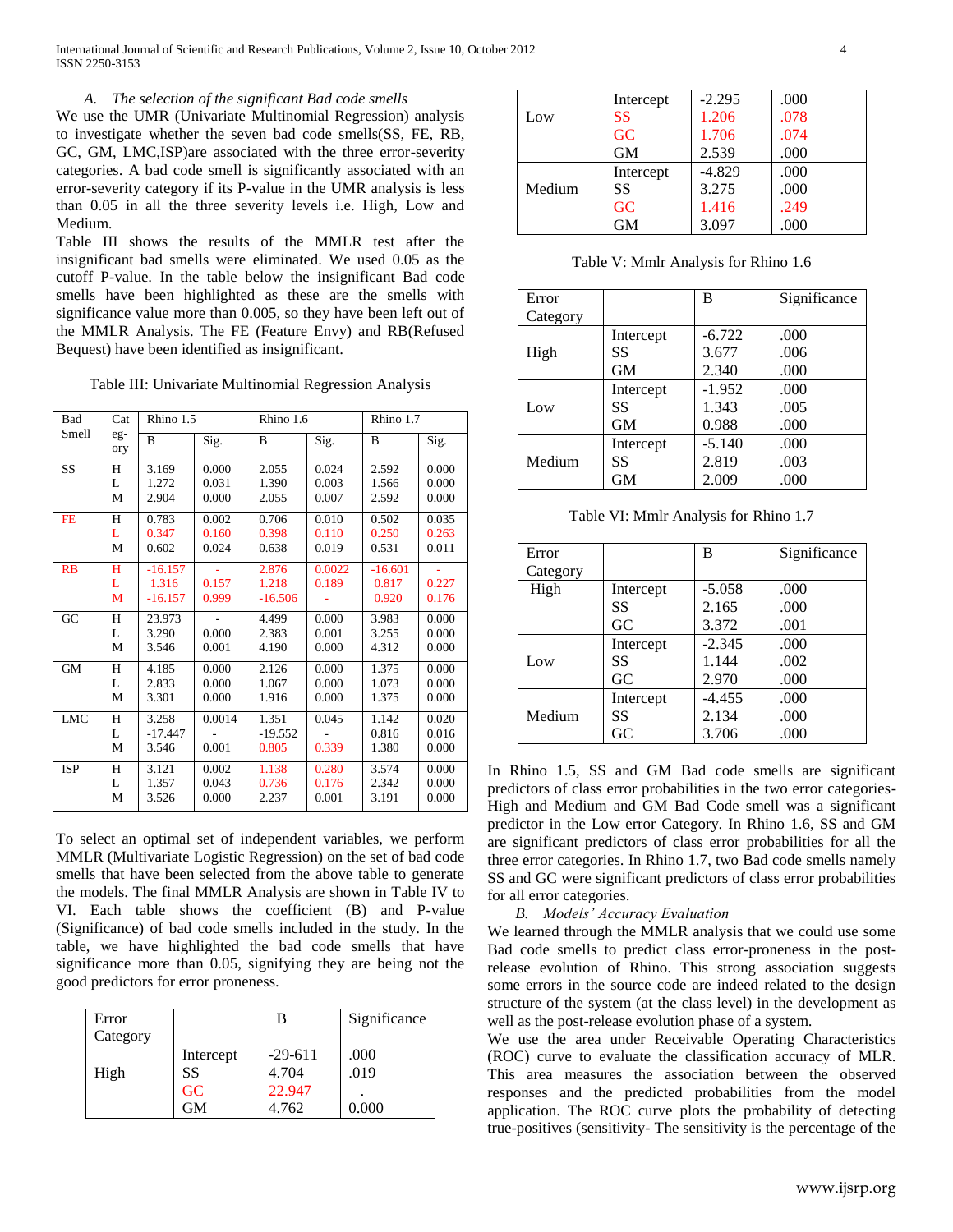correctly predicted classes in theerror category; it is the complement of the Type II error rate.) and false-positives (1 – specificity), the specificity is the percentage of the correctly predicted classes in the no-error category; it is the complement of the Type I error rate, for an entire range of cutoff points. The area under ROC curve ranges between 0 and 1; it measures the discrimination power of the models.

The general rule to evaluate the discrimination is: If  $0.5 \leq ROC \leq 0.6$ : no discrimination If  $0.6 \leq ROC < 0.7$ : poor discrimination If  $0.7 \leq ROC \leq 0.8$ : good discrimination If  $0.8 \leq ROC \leq 0.9$ : excellent discrimination If  $0.9 \leq ROC < 1.0$ : outstanding discrimination

Table VII: Area under Roc curve for Mmlr models.

| Rhino Version | High  | Low   | Medium |
|---------------|-------|-------|--------|
| Rhino 1.5     | 0.998 | 0.319 | 0.828  |
| Rhino 1.6     | 0.976 | 0.347 | 0.845  |
| 1Rhino.7      | 0.75  | 0.404 | 0.725  |



Figure 1 Rhino 1.5 High Category.



Figure 2 Rhino 1.5 Low Category.



Figure 3 Rhino 1.5 Medium Category.



Figure 4 Rhino 1.6 High Category.



Figure 5 Rhino 1.6 Low Category.



Figure 6 Rhino 1.6 Medium Category.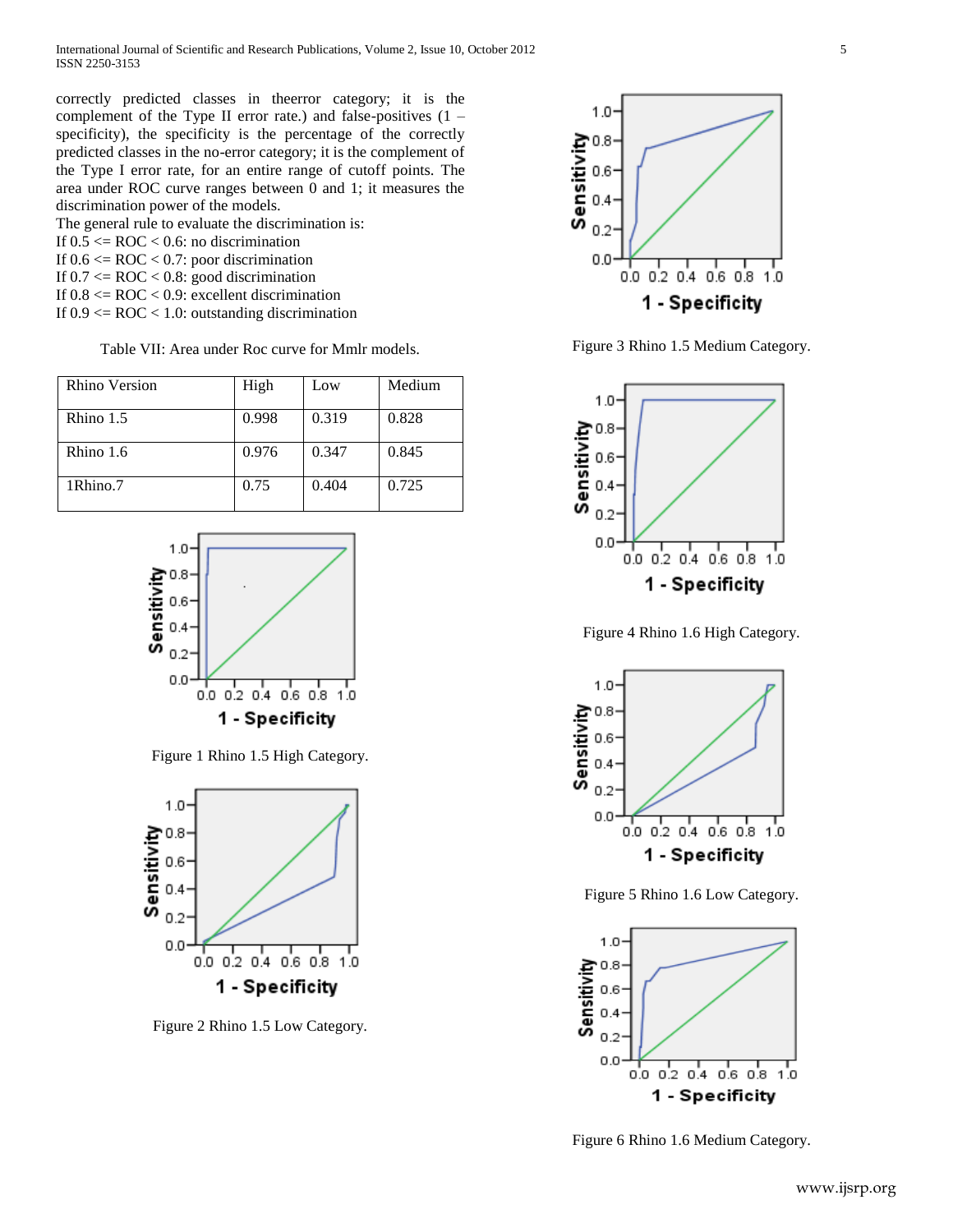

Figure 7 Rhino 1.7 High Category.



Figure 8 Rhino 1.7 Low Category.



Figure 9 Rhino 1.7 Medium Category.

#### *C. Evaluating models on successive releases*

Because our goal was to predict the error-prone classes, we experimented with the use of the prediction model in one release to predict the error-prone classes in the future releases. We applied the Rhino 1.5 prediction model to the Rhino 1.6 and Rhino 1.7 data, Rhino 1.6 prediction model to the Rhino 1.5 and Rhino 1.7 data and Rhino 1.7 prediction model to the Rhino 1.5 and Rhino 1.6 data. Table VIII shows the results.

Table VIII: Application of Mmlr models on other releases

| Data/Model | Category | Rhino | Rhino | Rhino |
|------------|----------|-------|-------|-------|
|            |          | 1.5   | 1.6   | 1.7   |
|            | High     | 0.998 | 0.993 | 0.949 |
| Rhino 1.5  | Low      | 0.319 | 0.306 | 0.405 |
|            | Medium   | 0.828 | 0.822 | 0.713 |
|            | High     | 0.974 | 0.976 | 0.841 |
| Rhino 1.6  | Low      | 0.356 | 0.347 | 0.406 |
|            | Medium   | 0.702 | 0.845 | 0.684 |
|            | High     | 0.816 | 0.820 | 0.75  |
| Rhino 1.7  | Low      | 0.387 | 0.379 | 0.404 |
|            | Medium   | 0.412 | 0.723 | 0.725 |

Table VIII shows application of MMLR model on other two releases of Rhino data. From the results, we can analyze that model for all the three versions of Rhino 1.5, 1.6 and 1.7 gave very good results in the high category, the values were mostly above 0.9. For the versions under the medium category, the ROC curve gave good discrimination as the values ranged between 0.70 and 0.85.But for low category model, for all the three versions the result is far below satisfaction level i.e. between 0.3 and 0.4.

## VII. CONCLUSION

In this paper we have discussed software maintainability and how it can be achieved using refactoring techniques. The Bad code smells discussed help the developers in deciding whether to refactor a certain part of the software. We investigated whether the Bad code smells could predict the class error probability in the three error-severity levels in the post-release evolution of Rhino and found that some Bad code smells could still predict class error probability. Table IV-VI gave the Analysis model for error prediction. For checking the error prediction accuracy we have formed the ROC curves. ROC curves for MMLR model gave very good results in the high and medium error categories but unsatisfactory results for the low category.. And when one model is applied on other version's data, results were satisfactory (Table VIII) as it closely matched with the values of predicted model value (Table VII). So, we can conclude that predicted models can work satisfactorily for predicting the errors in general. The finding also suggests that refactoring a class, besides improving the architectural quality, reduces the probability of the class having errors in the future.

# VIII. THREATS

We have collected errors with the help of open source software FindBugs. We make no claims about errors discovered using software. The Bad code smell data were collected with the help of Together tool. We make no claims about the accuracy of these tools but we believe that the Bad code smell data collected were consistent.

#### **REFERENCES**

- [1] Fowler, Martin, 2000. Refactoring: Improving the Design of Existing Code. Addison-Wisely.
- [2] Programming, Systems, Languages, and Applications (OOPSLA'2000),Minneapolis, USA, October 2000, pp. 166-177.